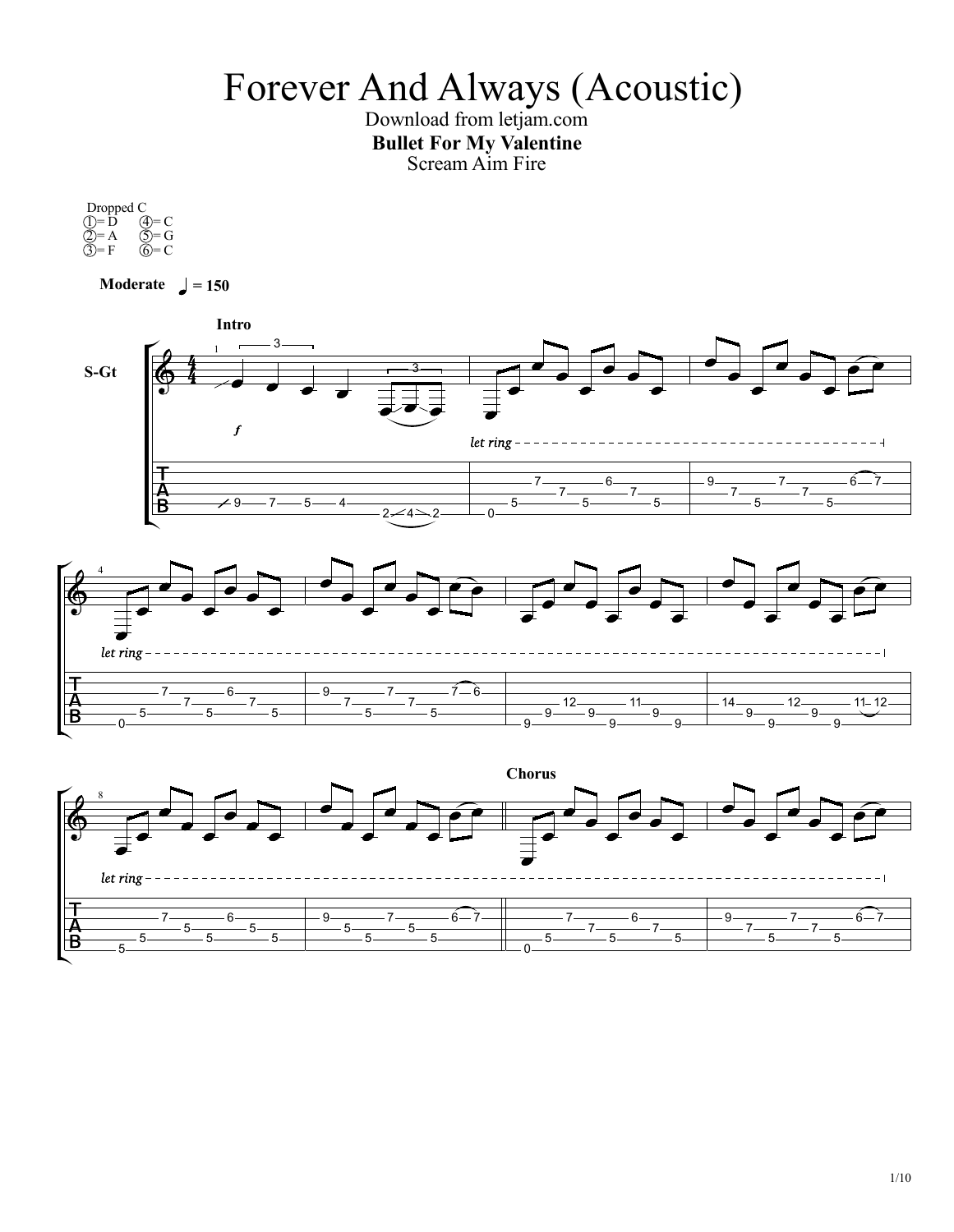







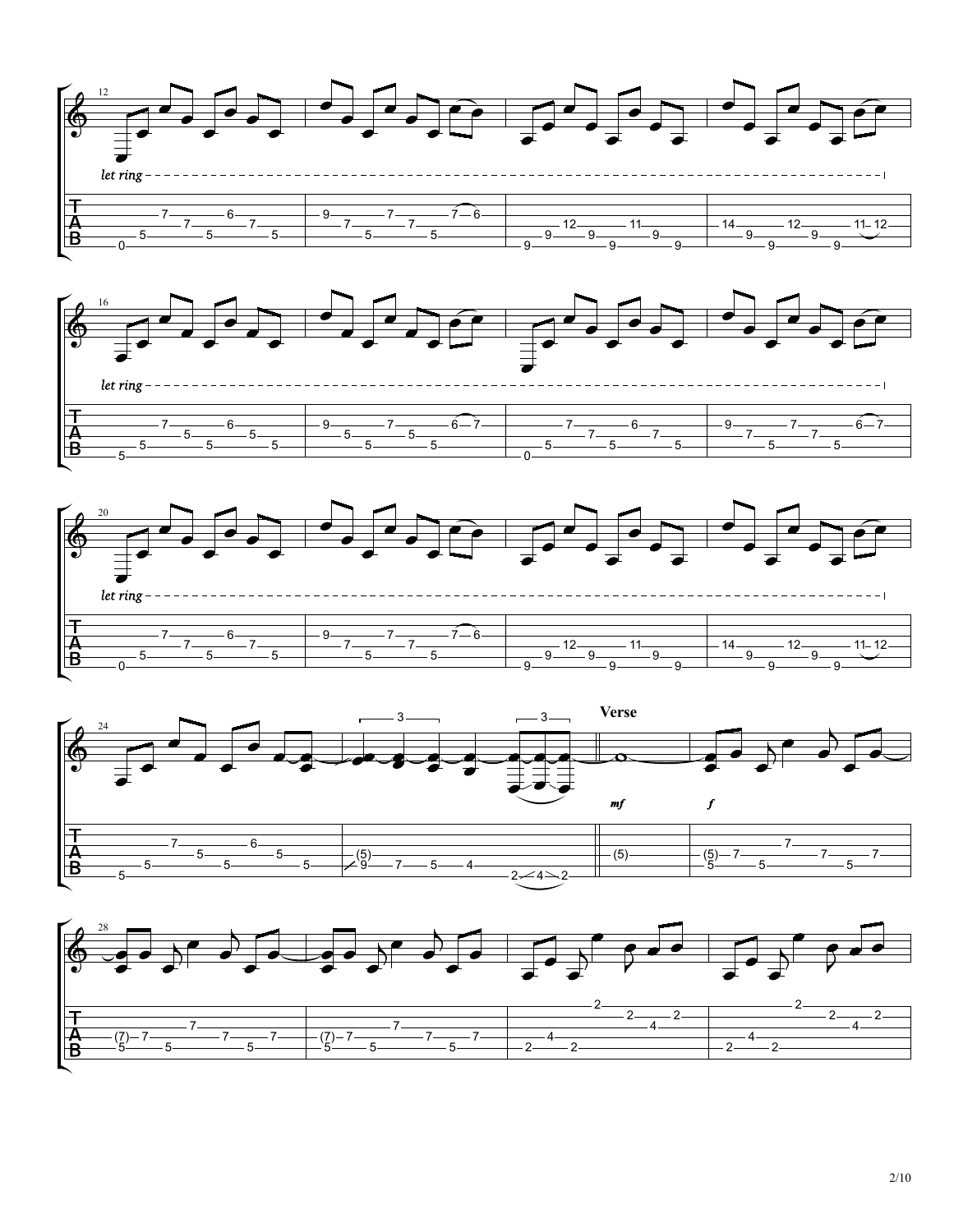







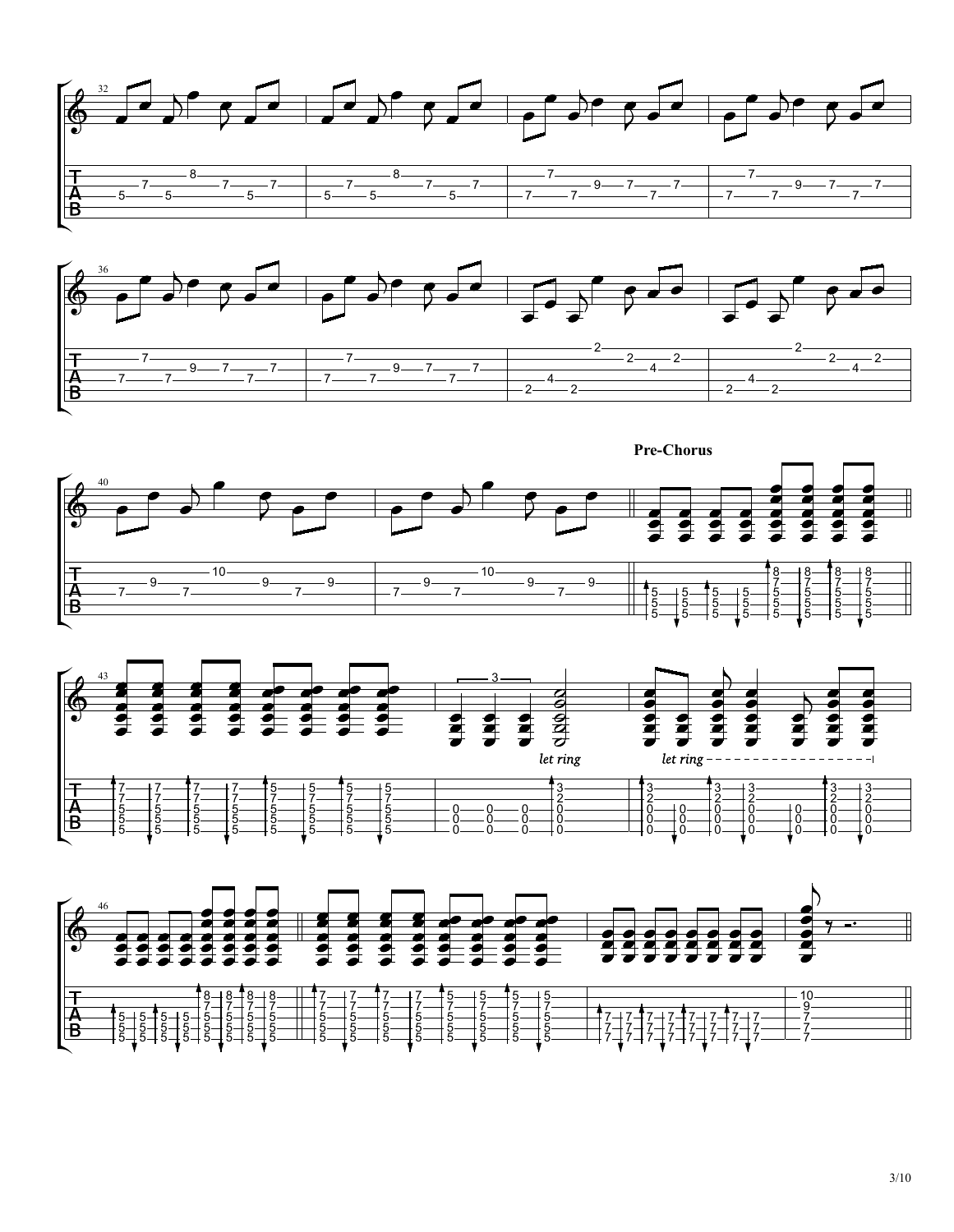







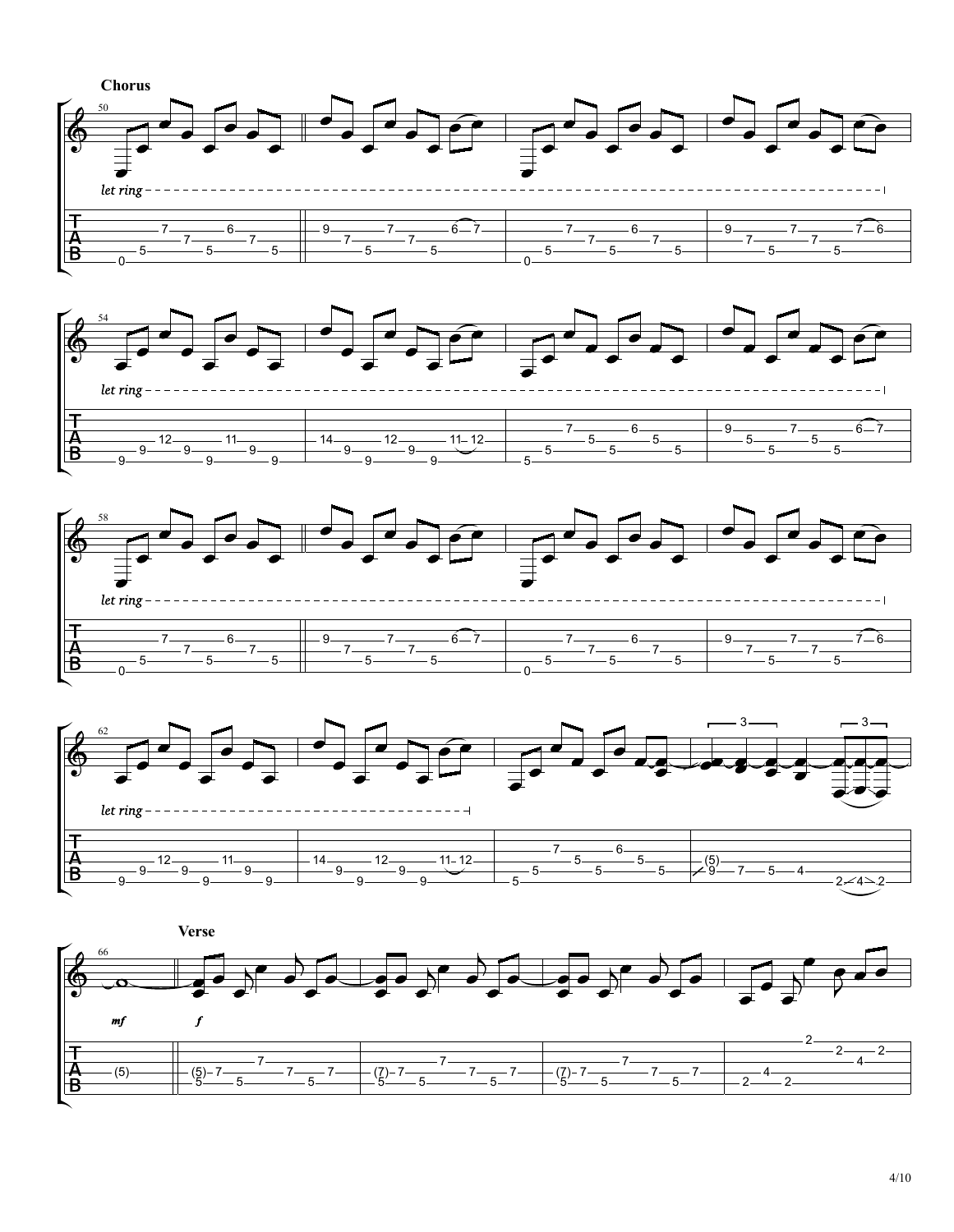







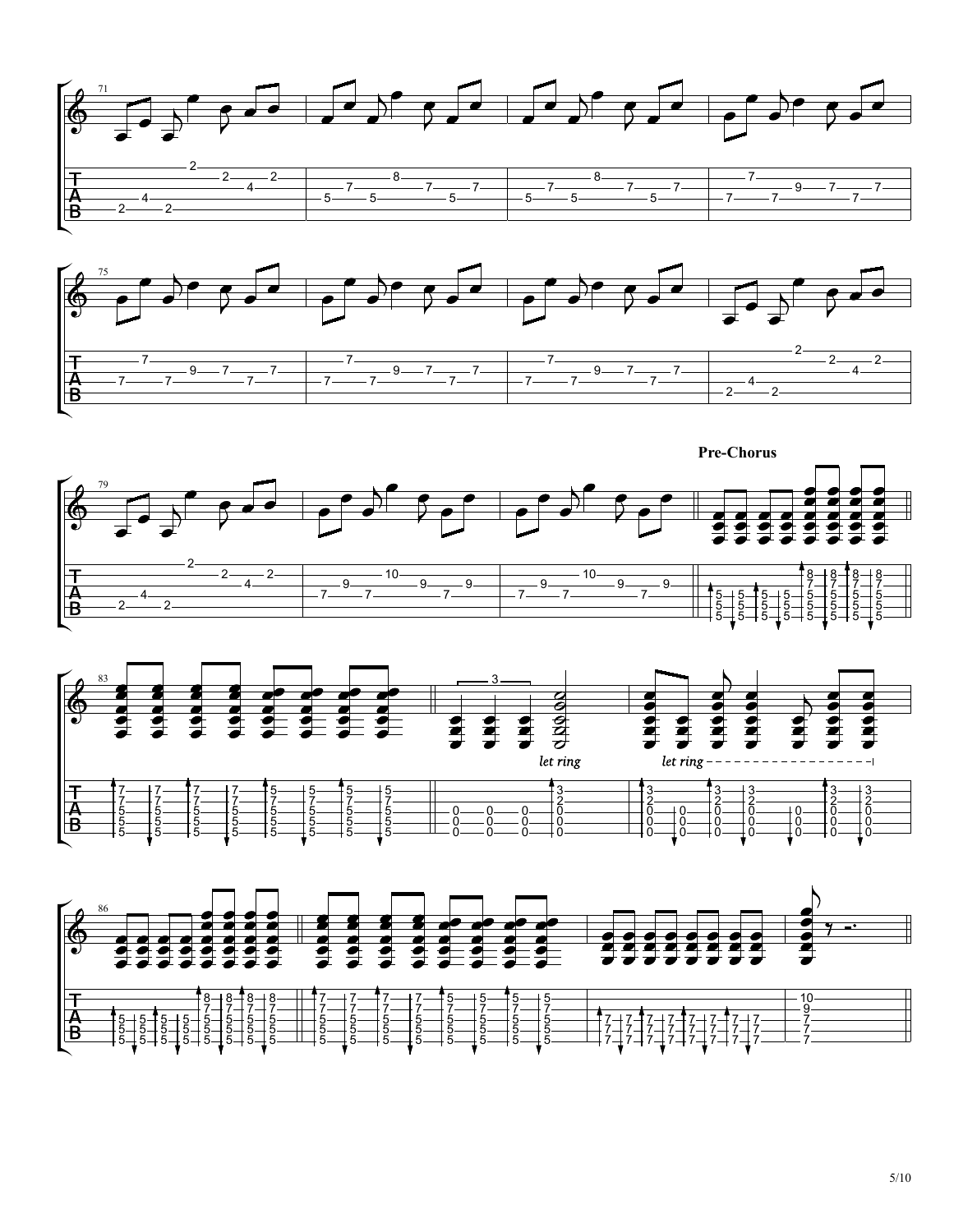







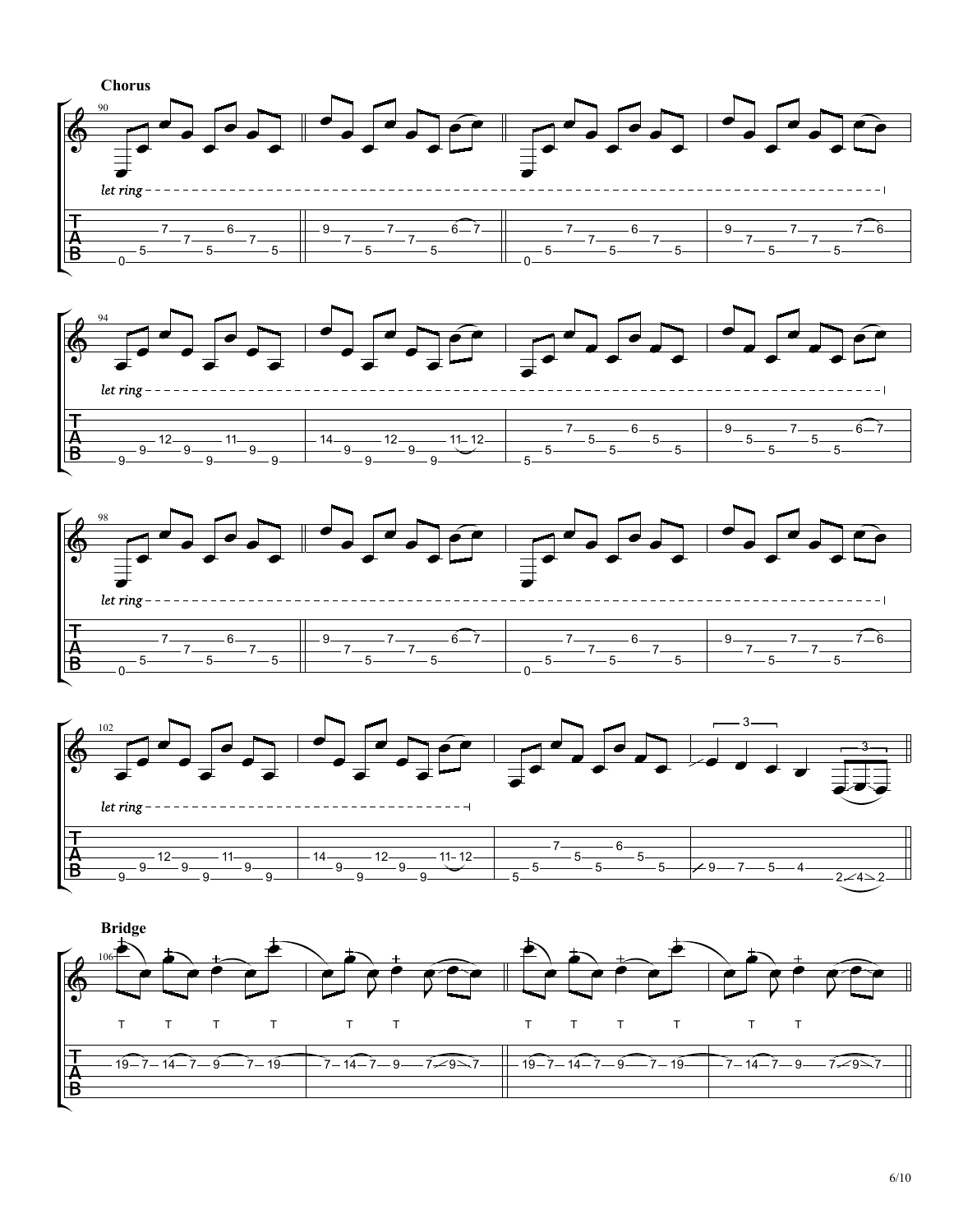







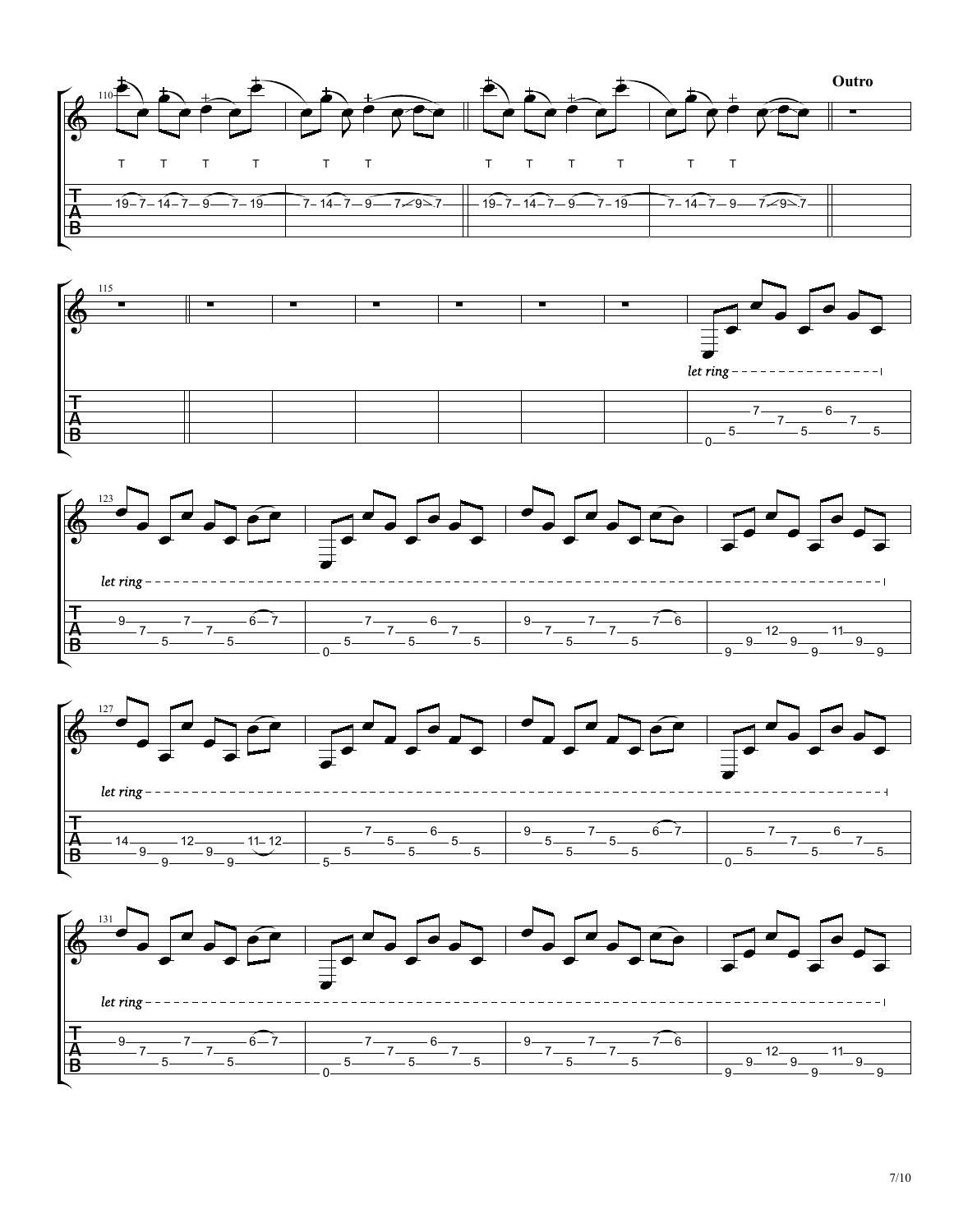







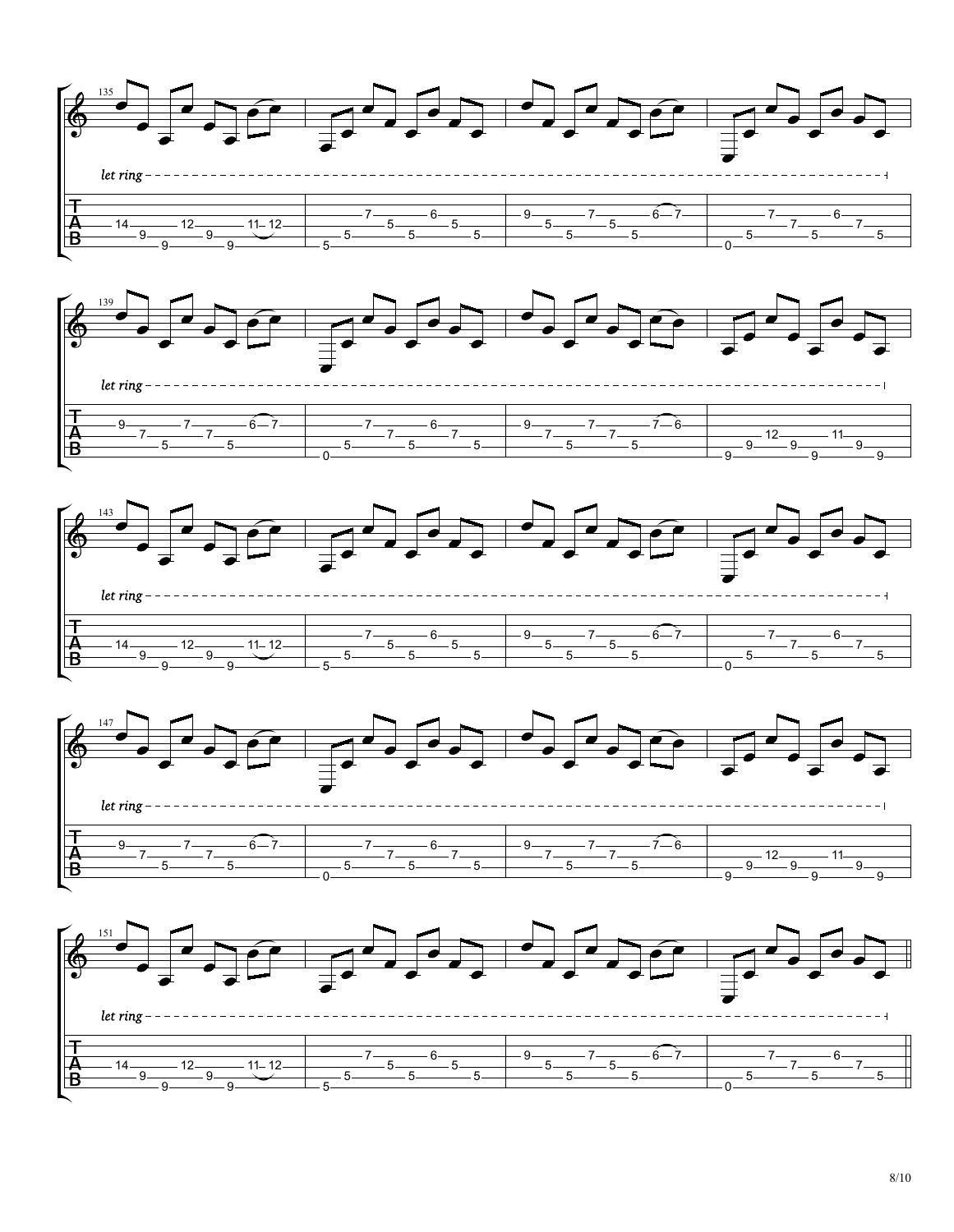









| $\Box$                    |  |  |  |  |  |
|---------------------------|--|--|--|--|--|
|                           |  |  |  |  |  |
| $\overline{\mathfrak{C}}$ |  |  |  |  |  |
|                           |  |  |  |  |  |
|                           |  |  |  |  |  |
|                           |  |  |  |  |  |
|                           |  |  |  |  |  |
|                           |  |  |  |  |  |
|                           |  |  |  |  |  |
|                           |  |  |  |  |  |
| L.                        |  |  |  |  |  |
|                           |  |  |  |  |  |
|                           |  |  |  |  |  |
|                           |  |  |  |  |  |
| ┍                         |  |  |  |  |  |